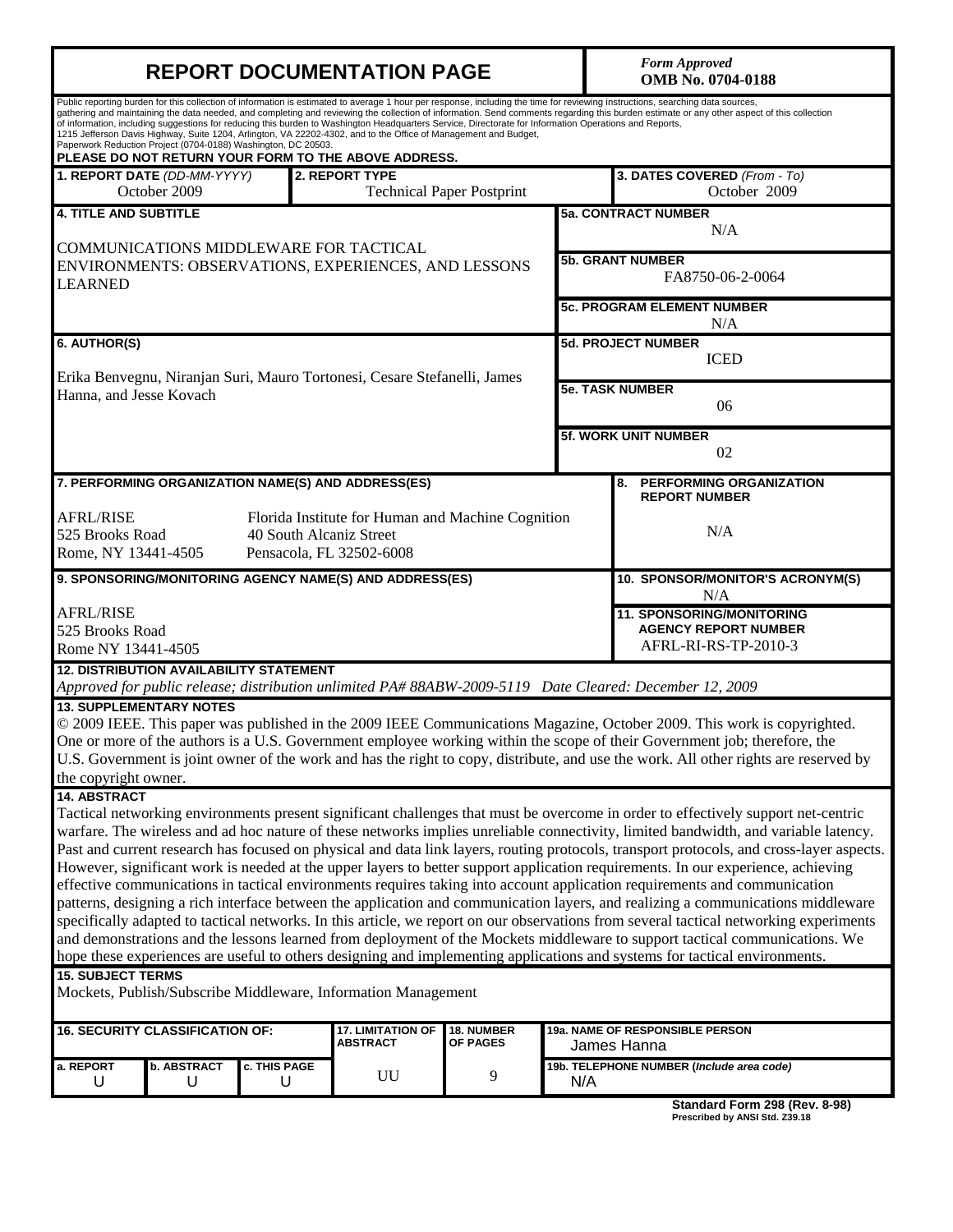# MILITARY COMMUNCATIONS

# **Communications Middleware for Tactical Environments: Observations, Experiences, and Lessons Learned**

*Niranjan Suri and Erika Benvegnù, Florida Institute for Human and Machine Cognition Mauro Tortonesi and Cesare Stefanelli, University of Ferrara Jesse Kovach, U.S. Army Research Laboratory James Hanna, U.S. Air Force Research Laboratory*

# **ABSTRACT**

Tactical networking environments present significant challenges that must be overcome in order to effectively support net-centric warfare. The wireless and ad hoc nature of these networks implies unreliable connectivity, limited bandwidth, and variable latency. Past and current research has focused on physical and data link layers, routing protocols, transport protocols, and cross-layer aspects. However, significant work is needed at the upper layers to better support application requirements. In our experience, achieving effective communications in tactical environments requires taking into account application requirements and communication patterns, designing a rich interface between the application and communication layers, and realizing a communications middleware specifically adapted to tactical networks. In this article, we report on our observations from several tactical networking experiments and demonstrations and the lessons learned from deployment of the Mockets middleware to support tactical communications. We hope these experiences are useful to others designing and implementing applications and systems for tactical environments.

## **INTRODUCTION**

Network-centric operations [1], also referred to as network-enabled capability and networkbased defense, is the cornerstone of modern warfighting. These approaches rely on robust network communications to support timely exchange of information between geographically dispersed entities. However, tactical networks, the basis for network-centric operations, provide one of the most challenging environments for communications (Fig. 1). The inherently mobile nodes must communicate by using wireless ad hoc links in hostile radio frequency (RF) environments, creating unreliable networks that have limited bandwidth and variable latency. Moreover, the dynamic nature of military operations results in widely varying loads being placed on the network by users and applications. Developing effective communication and networking technologies for tactical environments is essential for Network Centric Operations.

Research to date on tactical wireless communications has focused on increasing bandwidth, improving reliability, and enabling adaptation by focusing on areas such as network coding, dynamic spectrum exploitation, robust routing protocols, and cross-layer design. Researchers have also proposed new transport protocols such as the Stream Control Transport Protocol (SCTP) [2], the Transport Protocol of the Space Communications Protocol Standards (SCPS-TP) [3], and TCP enhancements [4]. However, our experience shows that there is much potential for improvement in the realization of communications middleware and application interfaces. Understanding application requirements and communication patterns, and designing protocols to better support them is essential for providing good performance. For example, transport protocols must provide a rich interface to better understand application intent and provide feedback so that applications may adapt to underlying network conditions. Applications in tactical networks have different, sometimes peculiar, requirements; therefore, a one size fits all approach to transport protocols leads to inefficiencies.

This article describes observations and experiences gathered from participating in multiple real-world experiments and demonstrations of net-centric operations in tactical environments in partnership with the U.S. Army Research Laboratory (ARL) and the U.S. Air Force Research Laboratory (AFRL). These include the Horizontal Fusion Quantum Leap experiments in 2003 and 2004 (QL-1 and QL-2), the Communications-Electronics Research, Development, and Engineering Center (CERDEC) C4ISR On the Move (C4ISR OTM) experiments in 2006, 2007,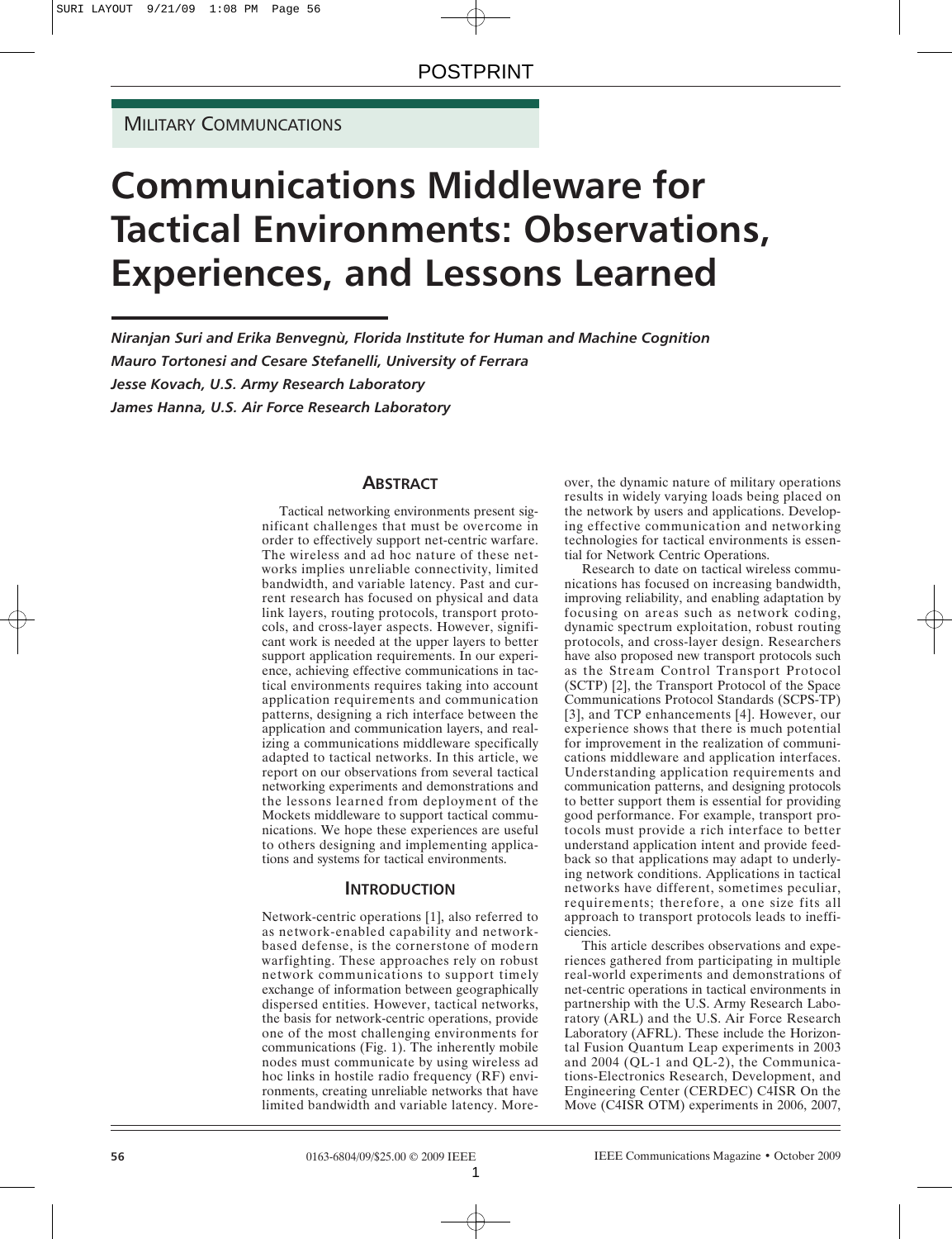and 2008, and an airborne networking experiment involving a J-STARS platform (ANE). These experiences have driven the design and implementation of Mockets, a communications middleware that supports applications in tactical environments through a rich programming model. Two experiments with Mockets provide a glimpse of the significant performance improvements made possible by the use of a communication framework developed specifically for tactical networks. Mockets demonstrates the importance of tailoring the design and implementation of communications middleware to both the applications and the target environments.

# **THE TACTICAL NETWORKING ENVIRONMENT: OBSERVATIONS AND LESSONS LEARNED**

In partnership with ARL and AFRL, we have conducted many experiments in tactical environments, which have resulted in valuable lessons learned. This section summarizes our practical experience, the actual problems encountered with application and radio behavior in tactical network environments, and the associated implications for communications middleware. Note that in this article we do not consider satellite communications.

To better present our observations, we use Blue Force  $Tracking<sup>1</sup>$  (BFT) as an example application throughout this article. BFT provides warfighters with location information about friendly military forces. Force XXI Battlefield Command Brigade and Below (FBCB2) is a currently fielded BFT system. A number of other BFT systems are in development.

BFT systems use terrestrial and satellite communication links to exchange GPS position and related situational awareness information. Receiving nodes display the location of friendly forces by using a mapping system. BFT systems can also support other communications, such as text messages and images, as well as information on hostile forces and battlefield obstacles. BFT systems may also be integrated with other battlefield systems such as robotic operator control units (OCUs) and sensor management software. BFT systems operate on real-time information and must satisfy strict latency constraints, as outdated position information can be misleading.

# **LIMITED BANDWIDTH AND INTERMITTENT CONNECTIVITY**

Bandwidth in tactical networks is severely limited, and the throughput achieved in real-world scenarios is often far less than the system specifications would suggest. For example, during the QL-2 experiment, we used a custom 802.11gbased wireless ad hoc IP radio node. 802.11gbased radios provide a theoretical data rate of 54 Mb/s, which decreases to 15–30 Mb/s in a typical office environment. During the experiment we observed an average usable throughput of 1–1.5 Mb/s, which is an order of magnitude lower than expected. The poor performance can



**Figure 1.** *Conceptual view of a tactical networking environment.*

be attributed to the high churn rate, RF interference, and zones with poor connectivity.

Most current and planned military radio systems have even lower bandwidth than 802.11g radio platforms due to additional range, interference, mobility, and security requirements. Experimentation with a prototype of the SLICE radio, an IP radio that implements Joint Tactical Radio Standards (JTRS) Soldier Radio Waveform (SRW), showed a maximum throughput of well under 1 Mb/s shared across all nodes. This radio also has a very high perpacket overhead that significantly reduces the effective bandwidth when an application transmits small packets.

Moreover, application bandwidth requirements are often underestimated. Due in part to poor architectural decisions, the BFT application used for QL-2 consumed approximately 0.5 Mb/s. Therefore, very little bandwidth was available for other tasks such as obtaining sensor data (including video feeds), interpersonal communication, and robot tele-operation (requiring video feeds).

Our experience has also shown that tactical networks are subject to intermittent connectivity problems. In particular, urban environments have many dead spots, which cause nodes to lose connectivity. In a tactical network, where traffic is relayed through multiple hops, the loss of connectivity to one node may affect connectivity to other nodes. Tele-operated robots, increasingly common on the battlefield, present additional complications. A robot that is driven into a dead spot can become stuck due to its inability to receive commands and require manual retrieval, which is not always possible or practical.

# **FREQUENT AND ABRUPT VARIATIONS IN CHANNEL CONDITIONS AND NETWORK TOPOLOGY**

Tactical network environments present turbulent and chaotic network conditions. This stems from the inherent characteristics of radio communication systems including fading, interfer-

*<sup>1</sup> In the MIL-STD-2525 symbology standard, friendly forces are designated with blue symbols, enemy forces are designated with red, and unknown forces with yellow.*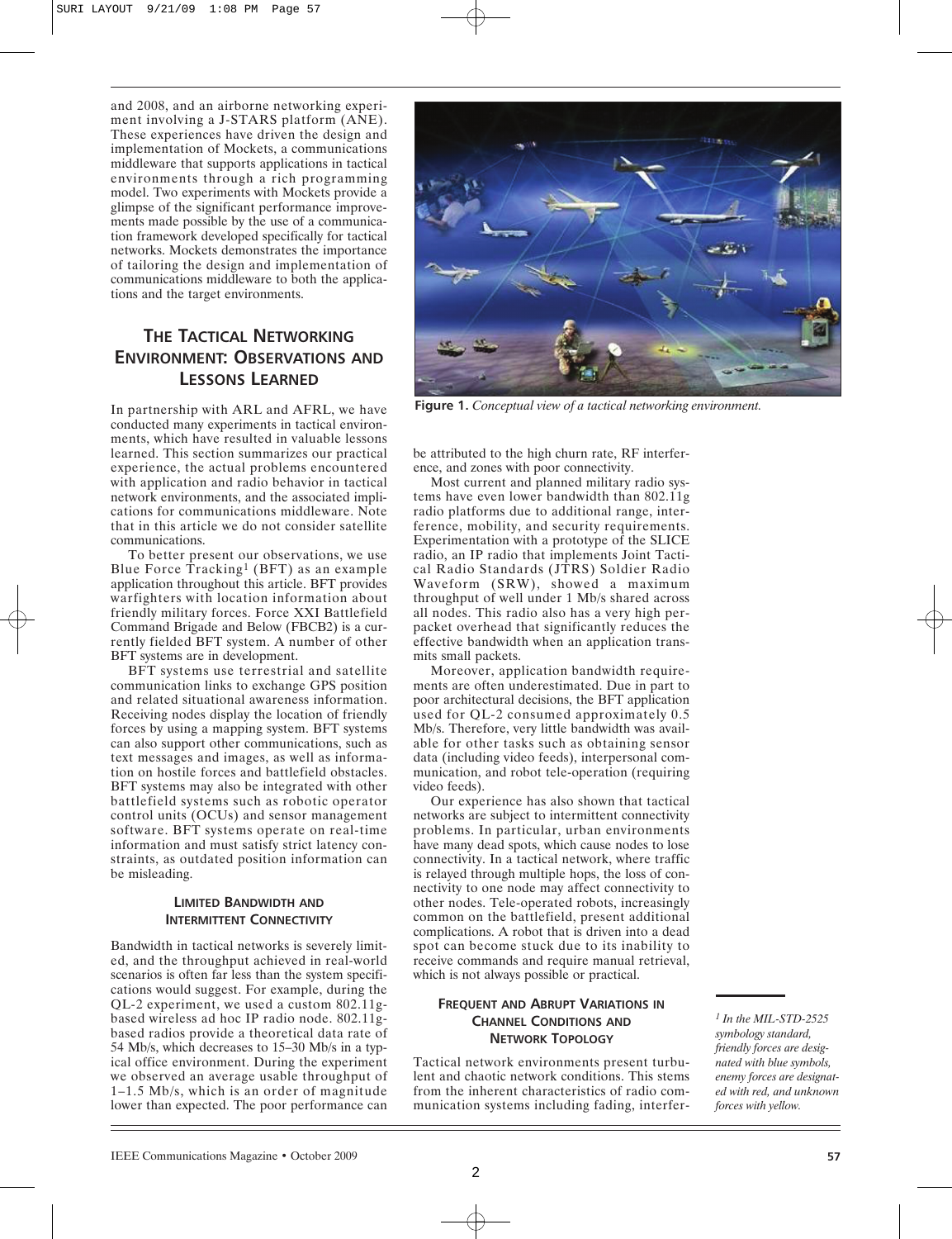*Applications in tactical networks are extremely heterogeneous, ranging from sensor data dissemination and BFT to robotic teleoperation and Voice over IP (VoIP). Furthermore, data types vary from continuous streams (such as video) to discrete messages (such as individual sensor reports).*

ence, and channel contention, resulting in highly variable bandwidth with time and spatial dependencies [5].

Mission execution, responses to enemy activity, and changing tactical objectives cause massive unit movements that are difficult for the network to predict in advance. Network disruption and reconfiguration resulting from this node mobility and churn cause major fluctuations in end-toend channel conditions. Additional complications arise from velocity differences between air and ground units [6]. As a result, applications that assume continuous connectivity in a *steady state* mode suffer from performance problems and fail in these conditions.

#### **VARIED TYPES OF DATA**

Applications in tactical networks are extremely heterogeneous, ranging from sensor data dissemination and BFT to robotic tele-operation and voice over IP (VoIP). Furthermore, data types vary from continuous streams (e.g., video) to discrete messages (e.g., individual sensor reports). Each of these activities potentially demands different types of service from the communications network. We refer to a set of related messages with homogeneous service and message delivery semantics as a data flow. Data flows may require sequential message delivery and/or different reliability levels.

Some data flows contain independent messages and do not have sequencing constraints, while others require message sequencing, typically on a per flow basis. In our experience only a very small number of applications require sequential delivery across all data flows. In addition, some data flows carry critical information that require reliable message delivery, while others carry non-time-sensitive or disposable information that can be sent in a best effort or partially reliable manner. Reliability and sequencing are orthogonal characteristics.

For example, BFT systems deal with separate data flows. Information about units does not have sequencing delivery constraints, but needs partial reliability. Position updates do not have reliability constraints, but require intraflow sequencing as well as sequencing with the last full unit information message. Other examples include sensor reports, which require reliability, and tele-operation and VoIP, which require low latency.

#### **RESOURCE PRIORITIZATION**

As a result of reliability, sequencing, and latency requirements, different data flows in a tactical network have different priorities. For example, low-latency flows such as a video feed from a robot have higher priority than sensor reports that will not be viewed in real time. In addition, not all video streams from the robot have equal priority. The video stream for the driver has higher priority than a video stream for an observer, as the driver is vastly more sensitive to latency than the observer. As tactical objectives and environmental conditions change over time, the priority of different data flows will change as well. This was particularly important when we tele-operated a robot using a SLICE radio at the 2007 C4ISR OTM experiment. The radio's constrained bandwidth required us to exploit a feature of the radio where a single high-priority data flow, in this case the driver's video, is sent using a special high-bandwidth mode at the physical layer and takes priority over all other traffic on the network.

## **DATA QUEUING**

When an application exceeds the available network bandwidth, data may accumulate in a transmission queue in the application, operating system, or radio. When these queues become full, new data will be dropped or the application will block until the queue starts to empty.

Data queuing causes temporary spikes and long-term drifts in end-to-end latency along with transmission of unnecessary data. For example, if a node generating BFT information at a rate of 1 Hz loses network connectivity for 30 s, the transmission queue will accumulate 30 messages. When connectivity is restored, all 30 messages will be transmitted in the order they were originally generated. Since the only message of interest is the most recent position update, the preceding 29 messages waste bandwidth and increase latency.

It is extremely difficult for applications to mitigate the impact of data queuing on their overall performance as they have no control over data already in the transmission queue. While careful application design and protocol selection can minimize or eliminate the impact of queuing at the application and operating system levels, this does not eliminate the potential for queuing at the network level.

During the QL-1 experiment, our first attempt used TCP to send all data, including video streams. When the network deteriorated, video latency increased without bound due to the blocking behavior of TCP. The latency of the resulting video stream rendered it useless. During 2007 C4ISR OTM, we encountered a similar problem with the SLICE radio, which contains a very large internal transmit buffer on the order of 1000 packets. Although we had redesigned our applications to minimize buffering and eliminate the use of TCP, the message queuing at the SLICE radio caused problems. The amount of data being transmitted had to be carefully controlled to avoid intolerable latencies.

## **LEGACY APPLICATIONS AND SYSTEMS**

Many legacy applications, protocols, and systems are currently used in tactical environments. These are usually derived from commercial offthe-shelf (COTS) applications developed for the Internet. They use existing protocols such as TCP and UDP, and make assumptions about network services, bandwidth, and availability based on characteristics of the public Internet. These assumptions do not hold for tactical wireless networks, and lead to performance and reliability problems.

The use of TCP is a particularly important problem. TCP was designed for fully-connected wired and wireless infrastructure networks and, as evidenced by its worldwide adoption and success, functions extremely well on these types of networks. However, TCP's congestion control and retransmission behavior was not designed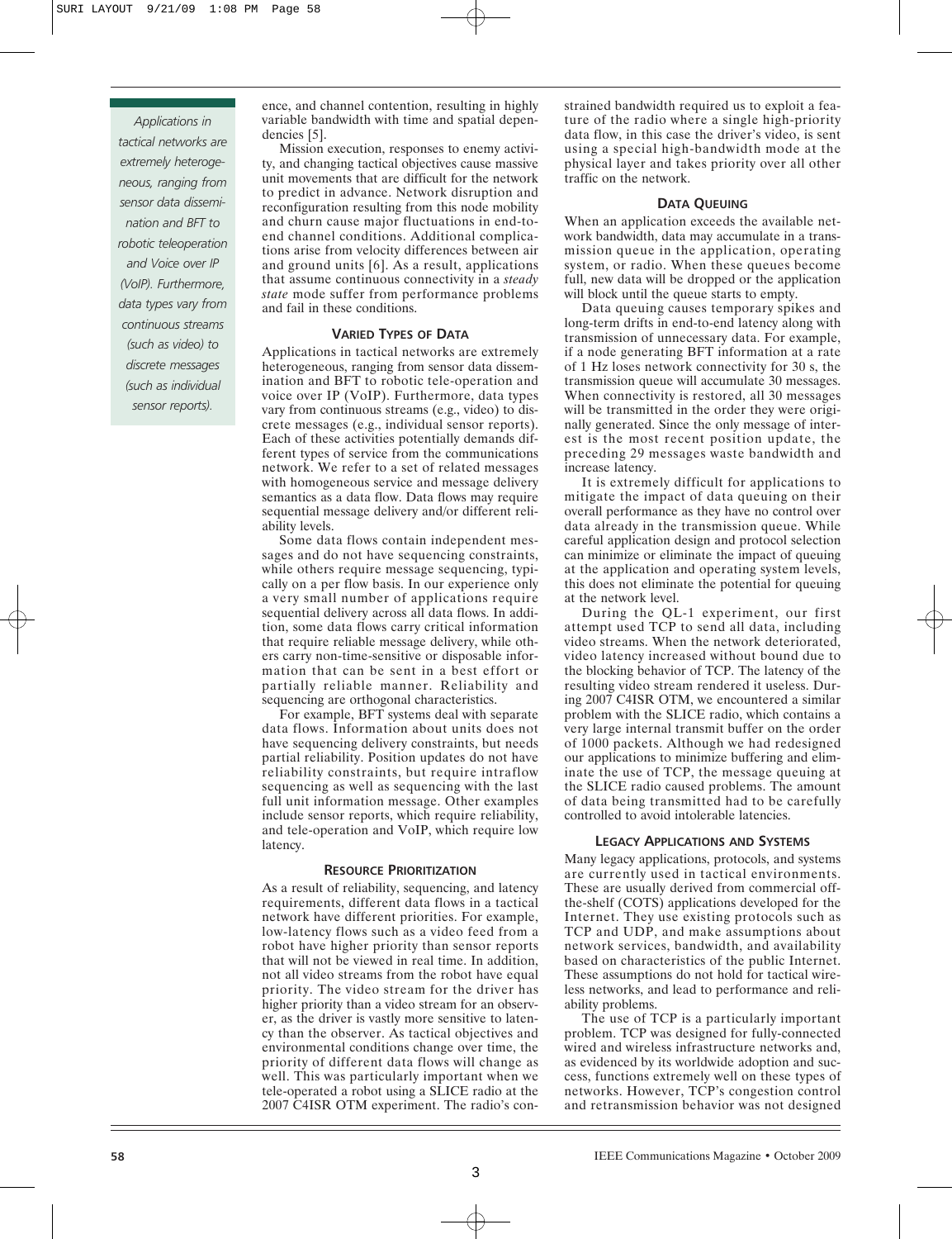for intermittently connected networks and is often inefficient or too aggressive in these environments [7]. Finally, TCP's (intentionally) simplistic interface does not allow an application to distinguish between different messages and provide additional contextual information (e.g., priority) regarding the messages being sent by the application. While TCP permits transmission of out-of-band high-priority data, this feature provides only two priority levels (normal and high), presents an interface that is not consistent or compatible across platforms, and does not fit in the stream-oriented communication channel abstraction. As a result, this feature of TCP is rarely, if ever, utilized.

Common industry standards such as Web services, HTTP, and some peer-to-peer protocols such as Sun's JXTA make use of TCP. These standards have been adopted by military systems running on higher-echelon (organizations at the level of a brigade and above) command and control networks [8]. TCP functions adequately in such environments, as they are essentially infrastructure networks. However, when these applications are pushed down to the tactical level, the limitations of TCP-based COTS systems become apparent.

# **REQUIREMENTS FOR COMMUNICATIONS MIDDLEWARE IN TACTICAL NETWORKS**

Earlier we discussed the challenges posed by tactical wireless environments, which need to be mitigated through explicit support at the middleware level. This section presents a set of requirements for communications middleware to address these challenges. As the resources available are limited, the primary requirement is to enable the application and communications middleware to jointly perform trade-offs between competing demands to improve overall performance.

# **APPLICATION AWARENESS OF COMMUNICATION STATE**

Tactical networks are characterized by limited bandwidth and intermittent connectivity. This suggests a fundamental requirement for application design: a continuous adaptation process to match both changing tactical objectives and network conditions, instead of assuming steadystate operations. Adaptive application design involves an in-depth reconsideration of the communication stack in order to support preemption, dynamic reallocation, efficient use, and status monitoring of network resources.

Continuous adaptation requires the middleware to support a rich programming model that provides accurate and timely feedback on network status and changes in resource availability to enable application adaptation to highly varying conditions. To guide resource utilization decisions, applications should leverage network performance measurements including detailed statistics regarding connection status and data transfers.

In the BFT example, reducing the transmission rate and prioritizing the position information data flow would preserve system functionality and low latency despite a significant drop in available network resources.

Applications also benefit from notifications regarding disconnections so that they can adapt their behavior. With temporary disruptions, connections should enter a snooze state in which data transmission is suspended. Upon reestablishing connectivity, the reconnection procedure would be triggered. Applications could also take advantage of predictions on likely future channel conditions derived from trends in signal strength and signal to noise ratio.

#### **MULTIMODE COMMUNICATIONS SUPPORT**

Applications in tactical networks have multiple separate data flows with differing requirements. However, commonly used transport protocols such as TCP provide reliable and sequenced delivery of a single stream of data, which is inefficient over unreliable networks for three reasons. First, reliable delivery requires retransmission of lost or unacknowledged packets. Second, the stream-oriented abstraction prevents the transport protocol from being aware of independent application messages. Finally, sequenced delivery requires that data received out of order must be retained at the transport protocol level until ordering constraints have been satisfied. While these are useful abstractions, they are expensive to provide and, most important, are not needed by all applications at all times.

Therefore, the middleware should allow applications to exploit different message delivery semantics for each data flow, based on their needs. The communications middleware should provide flexible combinations of reliability, sequencing, and prioritization, and allow applications to specify their desired requirements. Providing this information to the transport protocol allows the middleware to better allocate scarce resources.

For instance, a BFT application might react to channel degradation by giving up reliability and/or sequencing, or imposing a constraint on the number of packet retransmissions, in order to obtain lower end-to-end latency.

# **ADVANCED CONTROL OF TRANSMISSION QUEUES**

Data queuing deteriorates performance and increases latency. The middleware should provide applications with explicit functions to deal with time-sensitive information. An important approach to efficiency is to provide advanced control of transmission queues to reduce latency by minimizing unneeded message transmissions.

Data transmitted in tactical networks is often time sensitive (e.g., multimedia and control applications), which implies the data has a finite lifetime. The communications middleware should support specifying maximum lifetimes for outgoing messages so that outdated messages may be automatically discarded. Additionally, applications should be able to identify and discard specific messages from the transmission queue,

*Tactical networks are characterized by limited bandwidth and intermittent connectivity. This suggests a fundamental requirement for application design: a continuous adaptation process to match both changing tactical objectives and network conditions, instead of assuming steady-state* 

*operations.*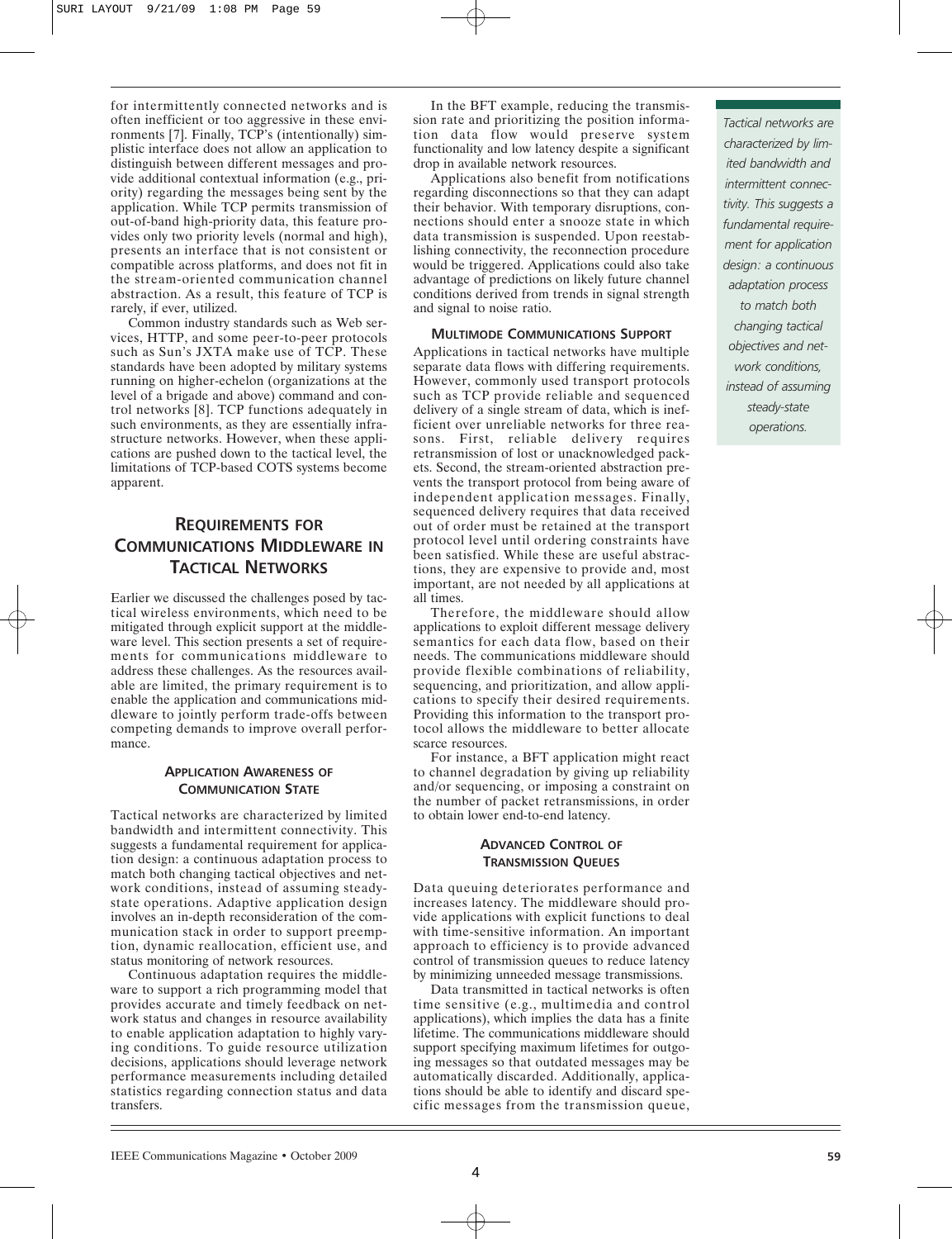*The middleware should provide applications with a platform-independent API. In addition, tactical networking middleware should be designed for easy deployment and tuning on legacy equipment and protocols commonly found in real-life tactical networks.*

minimizing transmission of unnecessary data and significantly improving latency for delivery of necessary data.

For example, a BFT application might discard old position updates for an entity when a new one becomes available.

## **RUNTIME CONTROL OF RESOURCE ALLOCATION**

Bandwidth scarcity in tactical network environments requires prioritization of channel access between competing applications in accordance with current tactical objectives. Access to network resources from low-priority or non-critical applications should be preempted in favor of critical applications. Therefore, the middleware must allocate network resources to competing demands to improve overall effective performance.

Tactical objectives and environmental conditions change continuously, causing frequent variations in application priorities for channel access. Tools and mechanisms to dynamically change resource allocations to applications at runtime are needed. A network administrator should be able to change the runtime behavior of distributed applications with an external policy-based control mechanism of runtime properties. This feature should enable the dynamic definition of policies to prioritize channel access for critical applications to provide mission performance that meets the commander's requirements. To support administrators with this task, the middleware should enable visualization of critical information about network and application performance over time.

In the BFT application, transmission of force positions from engagement zones and civilian zones are more important than force positions in quiescent zones.

#### **INTEGRATION SUPPORT**

The heterogeneity of applications and systems adopted in tactical networks requires portability to a wide range of hardware/operating system (OS) platforms, ease of integration, and backwards compatibility with legacy applications.

The middleware should provide applications with a platform-independent application programming interface (API). In addition, tactical networking middleware should be designed for easy deployment and tuning on legacy equipment and protocols commonly found in real-life tactical networks. Finally, the middleware should provide mechanisms that ease the migration of legacy and COTS applications to tactical networks, allowing their gradual porting on an as needed basis.

# **RELATED WORK**

Many research efforts have addressed the problem of realizing efficient and robust communications in tactical networks and other highly dynamic wireless networking environments [9]. Several studies focus on improving TCP's robustness and performance, with the goal of preserving interoperability with the large base of existing TCP-based applications. Researchers have developed a plethora of different proposals, such as TCP-ELFN and TCP-BuS, which leverage crosslayer feedback mechanisms that provide notification of route or link failures from intermediate nodes along the communication path [10]. While these solutions achieve better performance than COTS TCP implementations, they do not provide applications with fundamental features for the tactical networking environment.

Other transport protocol proposals implement a richer programming model that goes beyond the reliable stream communication semantics of TCP. The Transport Protocol of the Space Communications Protocol Standards (SCPS-TP) [3] was originally developed for space communications, but is also proposed for tactical networks as these share common characteristics such as dynamic topology, intermittent connectivity, and bandwidth-constrained links with high bit error rate. SCPS-TP proposes a simple TCP-like API as well as an extended API with support for message-oriented communication, message prioritization, and full, partial, or minimal reliability. The Stream Control Transport Protocol (SCTP) [2] also supports messagebased communications with partial reliability and unordered delivery, and allows several streams of communication in the same connection. While SCPS-TP and SCTP are better suited than TCP for tactical networks, they still fall short of providing applications with critical features such as traffic prioritization, advanced transmission queue control, and external control over runtime properties.

# **THE MOCKETS COMMUNICATION MIDDLEWARE**

The Mockets middleware is an application-level communications middleware designed for tactical networks. Mockets addresses the specific requirements of this environment as detailed in the previous section by providing applications with a wider range of features and a richer programming model, which were purposely designed for tactical networks and evaluated in the context of several live experiments. This section briefly summarizes the important features of Mockets. Additional details may be found in [11, 12].

The Mockets research project began in 2003 with ARL's participation in QL-1. This experiment provided an opportunity to understand the types of applications used in tactical networks and their communication requirements. Moreover, observing the network and application behavior provided valuable insight into essential requirements and abstractions for the middleware. Participation in QL-2 in 2004 and C4ISR OTM from 2006 to 2008 facilitated an iterative design, testing, and evaluation process for the Mockets middleware. Lessons learned from each successive experiment led to enhancements to the design and implementation of Mockets in the context of ground-based tactical edge networks. Finally, in 2008, AFRL's participation in a live flight demonstration of a Joint Surveillance Target Attack Radar System (J-STARS) aircraft communicating with a portable ground station provided valuable insight into the airborne networking environ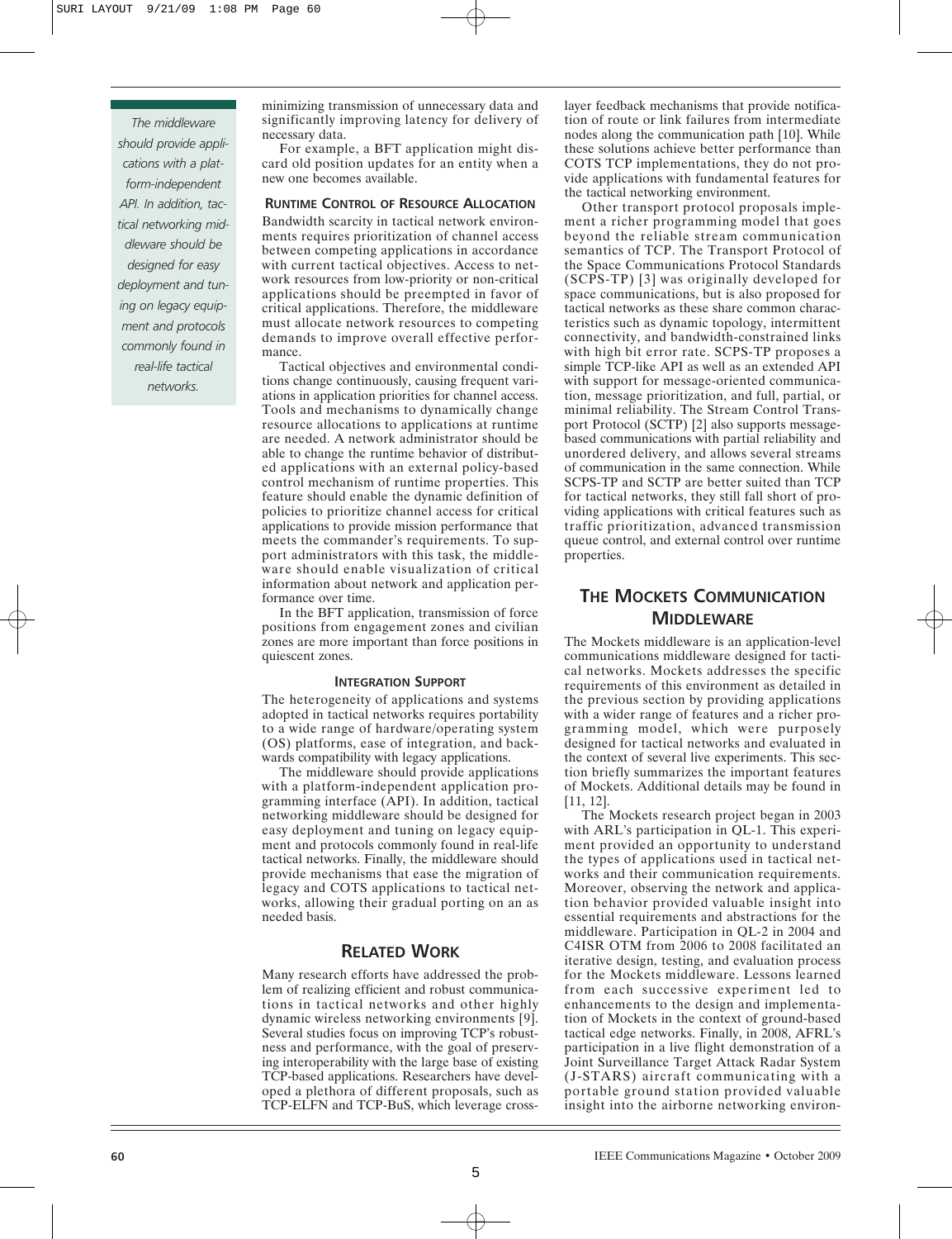ment, allowing for the extension of Mockets to support this environment. During these live experiments, we had the opportunity to deploy Mockets on a wide variety of network platforms, ranging from 802.11-based ad hoc nodes to JTRS prototypes to currently deployed radios such as PSC-5.

## **MULTIMODE COMMUNICATIONS**

Mockets supports and fosters a closed-loop feedback based adaptive programming model. Applications provide the middleware with messages and metadata on how to deliver them. In turn, the middleware provides applications with information about current network conditions so that they can tailor their current service rate and message delivery semantics.

More specifically, Mockets provides applications with connection-oriented message-based communication facilities. Mockets allows applications to create several data flows for each connection. Applications can assign specific message delivery semantics and QoS policies to each flow and change them at runtime. Specifically, Mockets allows applications to choose between orthogonal reliable/partially reliable2/unreliable and sequenced/unsequenced delivery semantics.

#### **MESSAGE REPLACEMENT**

Mockets provides advanced queue control functions that allow applications to prioritize the transmission of a specific message within one flow, to delete outdated messages in the transmission queue, or to replace them with newer messages. These functions were designed to reduce network traffic and message latency, and proved to be very effective when dealing with time-sensitive information such as position updates in BFT applications.

#### **RICH APPLICATIONS PROGRAMMING INTERFACE**

Mockets enables the development of adaptive applications by monitoring network status and providing the collected information. For convenience, Mockets offers a double interface: applications can either directly query the middleware or request to be notified via callbacks when a specific event occurs, such as the connection quality falling below a threshold.

Finally, Mockets can send connection status information, including event notifications such as connection setup, teardown, and connectivity loss, to an external monitoring application. This feature enabled development of the Mirage visualization tool (Fig. 2), which proved invaluable to monitor the runtime behavior of applications in live experiments and identify and correct anomalous behavior.

#### **IMPLEMENTATION APPROACH**

Implementing Mockets as middleware provided several advantages including phased integration and portability. Mockets uses UDP and hence operates on any platform supporting a TCP/IP stack, regardless of the underlying hardware and operating system. We have developed applications running on gateway nodes to use both Mockets and TCP concurrently — Mockets to communicate with tactical edge nodes and TCP to communicate with higher-echelon legacy sys-



**Figure 2.** *Mirage visualizer showing active Mocket connections.*

tems. Mockets is implemented in C++, with bindings for Java and C#. Mockets also provides a TCP-compatible API that allows COTS applications to be gradually ported to the tactical environment, supporting and facilitating a phased transition process.

# **EXPERIMENTAL RESULTS**

We present results from two experiments to illustrate the performance advantages that can be achieved through an integrated and tailored approach like Mockets. The first results are from AFRL J-STARS ANE, which used an ARC-231 radio communicating with a groundbased PSC-5 tactical radio link. The PSC-5 adopts a demand-assigned multiple access (DAMA) MAC protocol on top of time-division multiple access (TDMA) with adaptive slot size and provides a half-duplex link with a maximum data rate of 56 kb/s.

During the experiment, the aircraft transmitted a series of JTIDS (ground track) messages in addition to servicing queries for generic text messages (ROE, ATO) from the ground client. In all, 113 JTIDS messages and 293 query results were received from the aircraft by the ground client.

As the data transfer was highly asymmetrical, DAMA assigned most of the communication channel to the ground station, effectively preempting channel use from the aircraft. This caused poor performance using COTS TCP implementations because of timeouts in ACK transmissions from the aircraft to the ground station. We achieved an 8× performance improvement by adapting Mockets to work over a half-duplex link. Specifically, we disabled congestion control and forced the middleware to periodically release the channel by not transmit-

*<sup>2</sup> Partial reliability is a trade-off between reliability at any cost (like TCP) and unreliable delivery (like UDP). The essence of partial reliability is constraining the resources expended for reliability for example, in terms of limiting the number of retransmission attempts prior to discarding a message.*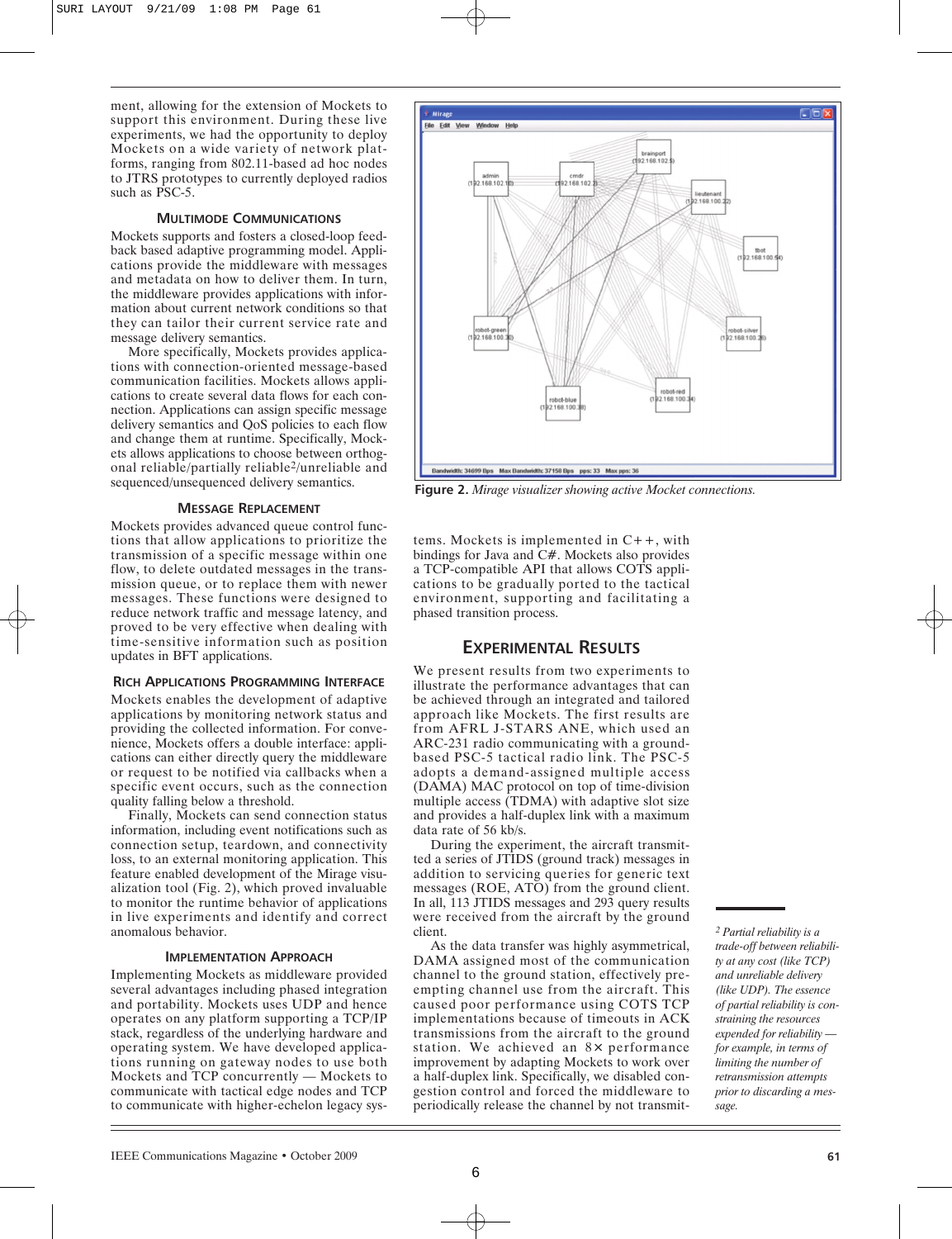

ting for a few hundred milliseconds after a configured period of time.

We replicated the scenario in a controlled laboratory environment using a hardware radio emulator. The results collected in the laboratory, consistent with those achieved in the field, show that Mockets performs better than TCP, providing the same 8× improvement in throughput (3292 b/s for Mockets and 432 for TCP). Most other transport protocols use acknowledgmentbased clocking and congestion control mechanisms similar to TCP and would therefore show similar results.

The second experiment demonstrates the effectiveness of Mockets-enabled advanced transmission queue control in mitigating the impact of abrupt network changes on latency. To this end, we evaluate the performance of a surrogate BFT application using Mockets, SCPS-TP, and SCTP.

The BFT application transmits 1 kbyte updates for each node at a rate of 1 Hz. With a seven-node configuration, clients receive updates at an average rate of one every 142 ms, for a total throughput of 7 kbytes/s. To reduce latency, we configured the Mockets-based application to exploit message replacement. More specifically, new position messages replaced previous messages in the transmission queue. This BFT application operated on an emulated network that provided a 30 kb/s link. Periodically (every 45 s), the quality of the link dropped to a 5 kb/s link for 15 s. Figure 3 shows the measured delivery latency for the first 1300 messages transmitted.

When the bandwidth drops, messages accumulate in the transmission queue. By replacing old enqueued messages when a new message becomes available, Mockets transmits fewer and more recent messages, thus achieving a 16–24× decrease in latency. The latency improvement is made possible by Mockets having additional information from the application on how to handle the data, delineating the traffic into individual messages, and having sufficient information to determine when a new message makes previously enqueued messages obsolete.

# **CONCLUSIONS**

In our experience with net-centric operations, the peculiar characteristics of tactical networks present challenging issues that need to be specifically addressed in the realization of net-centric applications. Our work demonstrates that a communication middleware for tactical environments specifically designed to consider application requirements and communication patterns can significantly improve both performance and robustness. The Mockets communications middleware addresses many of these challenges, as evidenced by our experiments in the field and in laboratory settings.

We hope that readers will benefit from our experiences and understand the importance of tailoring the design and implementation of transport protocols and communication systems to both the applications and the target environments. Enhanced APIs that allow better integration between applications and the middleware are important. These APIs need to support a phased transition path from COTS protocols, such as TCP, that are designed for Internet-style environments. We hope that our experiences and results also lead to future standardization efforts for middleware and transport protocols suitable for tactical environments.

#### **ACKNOWLEDGMENTS**

This research was sponsored in part by the U.S. Army Research Laboratory under Cooperative Agreement W911NF-04-2-0013, by the U.S. Army Research Laboratory under the Collaborative Technology Alliance Program, Cooperative Agreement DAAD19-01-2-0009, and by the Air Force Research Laboratory under Cooperative Agreement FA8750-06-2-0064. Figure 1 is courtesy of the Northrop-Grumman Corporation, Melbourne, FL.

#### **REFERENCES**

- [1] D. S. Alberts, J. J. Garstka, and F. P. Stein, "Network Centric Warfare: Developing and Leveraging Information Superiority," *CCRP Publication Series*, 2nd ed. (Revised), Aug. 1999; <http://www.dodccrp.org/> files/Alberts\_NCW.pdf
- [2] R. Stewart (Ed.), "Stream Control Transmission Protocol," RFC 4960, Sept. 2007.
- [3] CCSDS Secretariat NASA, "Space Communications Protocol Specification (SCPS) Transport Protocol (SCPS-TP) — Blue Book," Washington, DC, May 1999.
- [4] R. Carl *et al*., "Transport Protocols in the Tactical Network Environment," *Proc. IEEE Aerospace Conf. '07*, Mar. 3–10, 2007, pp. 1–9.
- [5] R. Schmitz *et al*., "The Impact of Wireless Radio Fluctuations on Ad Hoc Network Performance," *Proc. 29th Annual IEEE Int'l. Conf. Local Comp. Net*., 2004, pp. 594–601.
- [6] J. L. Burbank *et al*., "Key Challenges of Military Tactical Networking and the Elusive Promise of MANET Technology," *IEEE Commun. Mag*., vol. 44, no. 11, Nov. 2006, pp. 39–45.
- [7] S. Schütz *et al*., "Protocol Enhancements for Intermittently Connected Hosts," A*CM Comp. Commun. Rev*., vol. 35, no. 3, July 2005, pp. 5–18.